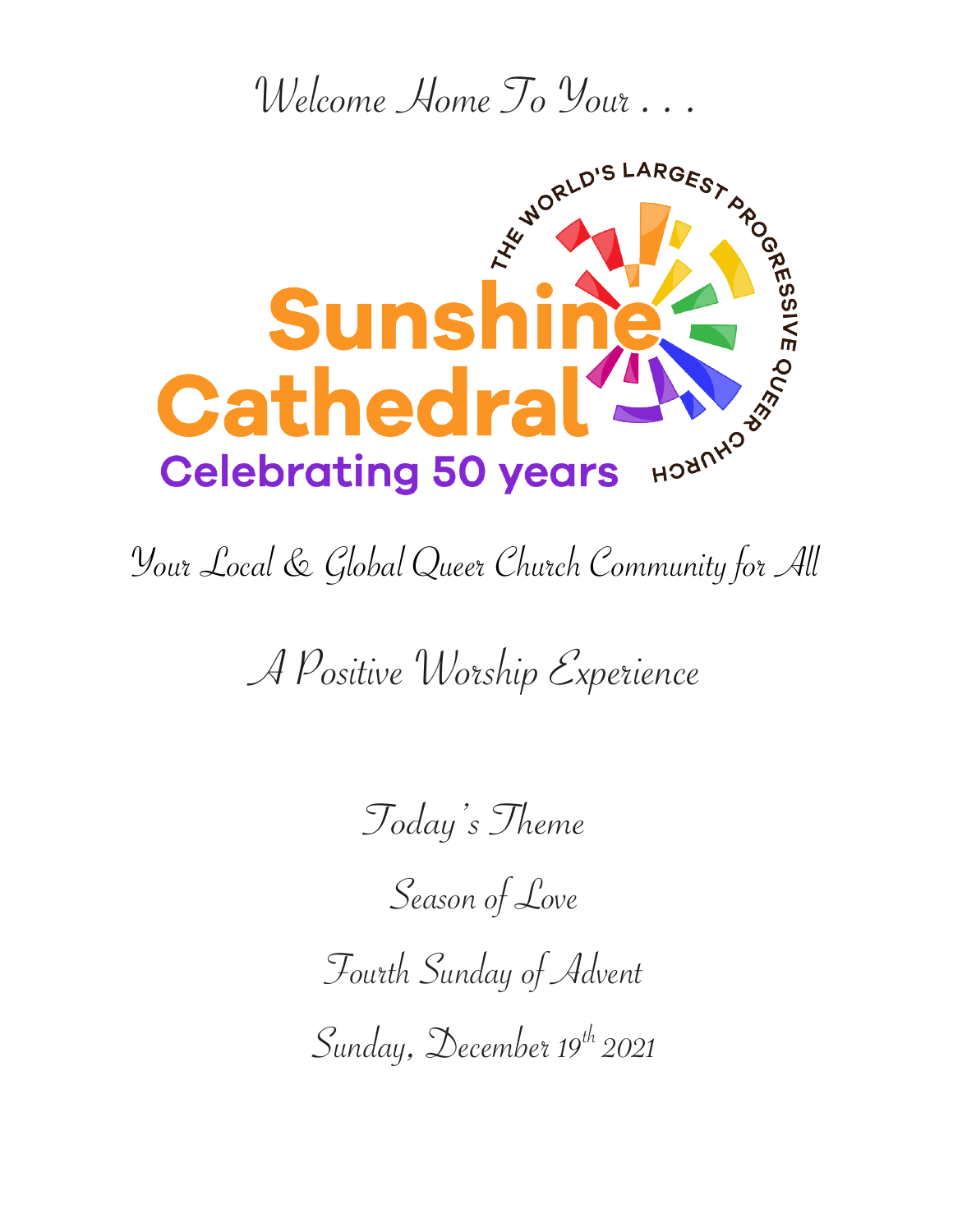# *Service of Gathering*

**Welcome**

Rev Dr Durrell Watkins & Rev Dr Robert Griffin

**Announcements** Rev Dr Anne Atwell

*Please rise as you are able.*

# **Advent Wreath Lighting**

*Introit Hope is a Light* 

*Love is a light, love is a light, love is a light to show the way, love is a light to show the way. Light the candle of love, light the candle of love.*

# **Sunshine Cathedral Affirmation**

*Sunshine Cathedral is a different kind of church where the past is past and the future has infinite possibilities.*

# **The Call to Worship**

This is the day our God has made. *Let us rejoice and be glad in it.*

# *Service of Praise*

**Processional Hymn** *Mary, Woman of the Promise* 

*Mary, woman of the promise; vessel of your people's dreams:*

*through your open, willing spirit waters of God's goodness streamed.*

*Mary, song of holy wisdom sung before the world began: faithful to the Word within you, as you bore God's wondrous plan.*

*Mary, morning star of justice; mirror of the Radiant Light: in the shadows of life's journey, be a beacon for our sight.*

*Mary, model of compassion; wounded by your offspring's pain:*

*when our hearts are torn by sorrow, teach us how to love again.*

*Mary, woman of the gospel; humble home for treasured seed:*

*help us to be true disciples, bearing fruit in word and deed.*

**Opening Prayer**  Rev Dr Anne Atwell

*One:* Almighty God, to you all hearts are open, all desires known, and from you no secrets are hid. Cleanse the thoughts of our hearts by the inspiration of your holy Spirit that we may perfectly love you and worthily magnify your holy names.

*Amen. Amen. Amen, Amen. Amen. Amen. Amen, Amen.*

*Please be seated.*

# *Service of Proclamation*

**The Wisdom of Blessed Oscar Wilde**  Rev Marian Cavagnaro

Who, being loved, is poor?

In these human words, God's voice is heard. *Thanks be to God.*

# **The Wisdom of St. Mother Teresa** Rev Marian Cavagnaro

Love cannot remain by itself – it has no meaning. Love has to be put into action, and that action is service. The most terrible poverty is loneliness, and the feeling of being unloved. If you judge people, you have no time to love them.

In these human words, God's voice is heard. *Thanks be to God.*

# **A Reading from Luke's Gospel (1.39-46)**  Rev Dr Anne Atwell

In those days Mary set out and went with haste to a Judean town in the hill country, where she entered the house of Zechariah and greeted Elizabeth.

When Elizabeth heard Mary's greeting, the child leaped in her womb. And Elizabeth was filled with the holy Spirit and exclaimed with a loud cry, "Blessed are you among women, and blessed is the fruit of your womb.

And why has this happened to me, that the mother of my Lord comes to me?

For as soon as I heard the sound of your greeting, the child in my womb leaped for joy.

And blessed is she who believed that there would be a fulfillment of what was spoken to her by the Lord."

And Mary said, "My soul magnifies the Lord…"

In these human words, God's voice is heard. *Thanks be to God.*

# **Sung Response**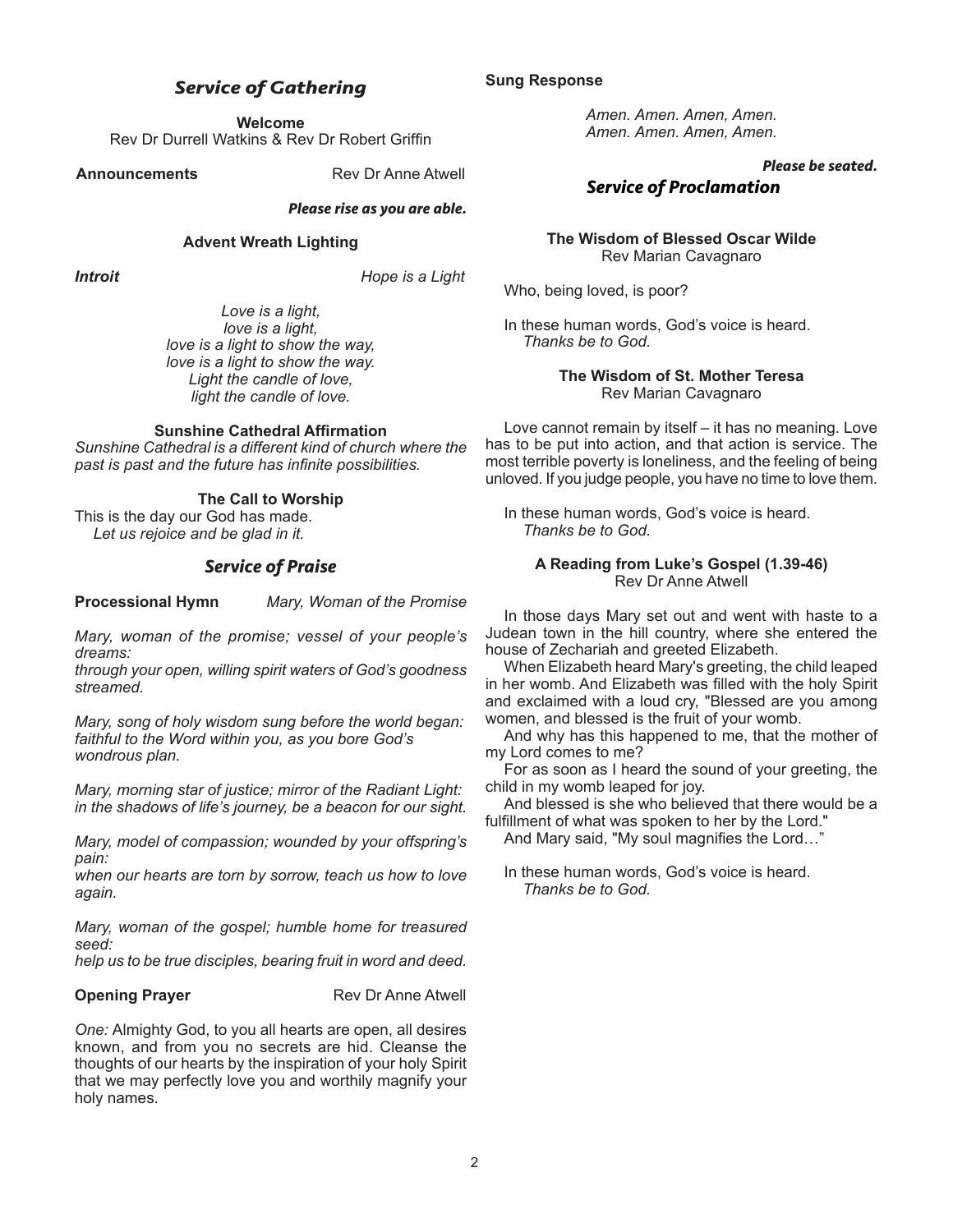# **Song of Response** *Advent*

*Our Hope and Expectation, O Jesus, now appear! Arise, thou Sun so longed for, o'er this benighted sphere! With hearts and hands uplifted, we plead, O Lord to see The day of earth's redemption, that brings us unto thee.*

### *Please be seated.*

| <b>The Anthem</b>           | Seasons of Love<br>by Jonathan Larson           |
|-----------------------------|-------------------------------------------------|
| <b>Homily</b>               | Season of Love<br><b>Rev Dr Durrell Watkins</b> |
| <b>Invitation to Prayer</b> | Please rise as you are able.                    |
| <b>Prayer Chorus</b>        | Away in a Manger                                |

*Away in a manger, no crib for a bed, the little Lord Jesus laid down his sweet head. The stars in the sky looked down where he lay, the little Lord Jesus asleep on the hay.*

*Be near me, Lord Jesus, I ask you to stay close by me forever and love me, I pray. Bless all the dear children in your tender care, and fit us for heaven to live with you there.*

### **Pastoral Prayer and Affirmations**

### **Sign of Peace**

*Jesus, Jesus, Oh, What a Wonderful Child* 

*Jesus, Jesus, oh, what a wonderful child. Jesus, Jesus, so holy, meek and mild: New life, new hope the child will bring. Listen to the angels sing, "Glory, glory, glory," let the heavens ring.*

*Jesus, Jesus, oh, what a wonderful child. Jesus, Jesus, so holy, meek and mild: New life, new hope the child will bring. Listen to the angels sing, "Glory, glory, glory," let the heavens ring.*

# *Service of Sacraments*

**Sacrament of Sharing (Tithes & Offerings)** Rev Dr Robert Griffin

# **Stewardship Thought**

"Giving and receiving are one in truth." A Course in Miracles

### **Offering Prayer**

*Divine Love, through me, blesses and multiplies all that I have, all that I give, and all that I receive. Thank you, God. Amen.*

**Offering Music** *Love is Christmas* By Sara Bareilles Performed by Tara Sperry

# *Rise as you are able.*

**Doxology** *Old Hundreth*

*Praise God the Good we all may share; praise God the Beauty everywhere.*

*Praise God the Hope of Good to be; praise God the Truth that makes us free. Amen.*

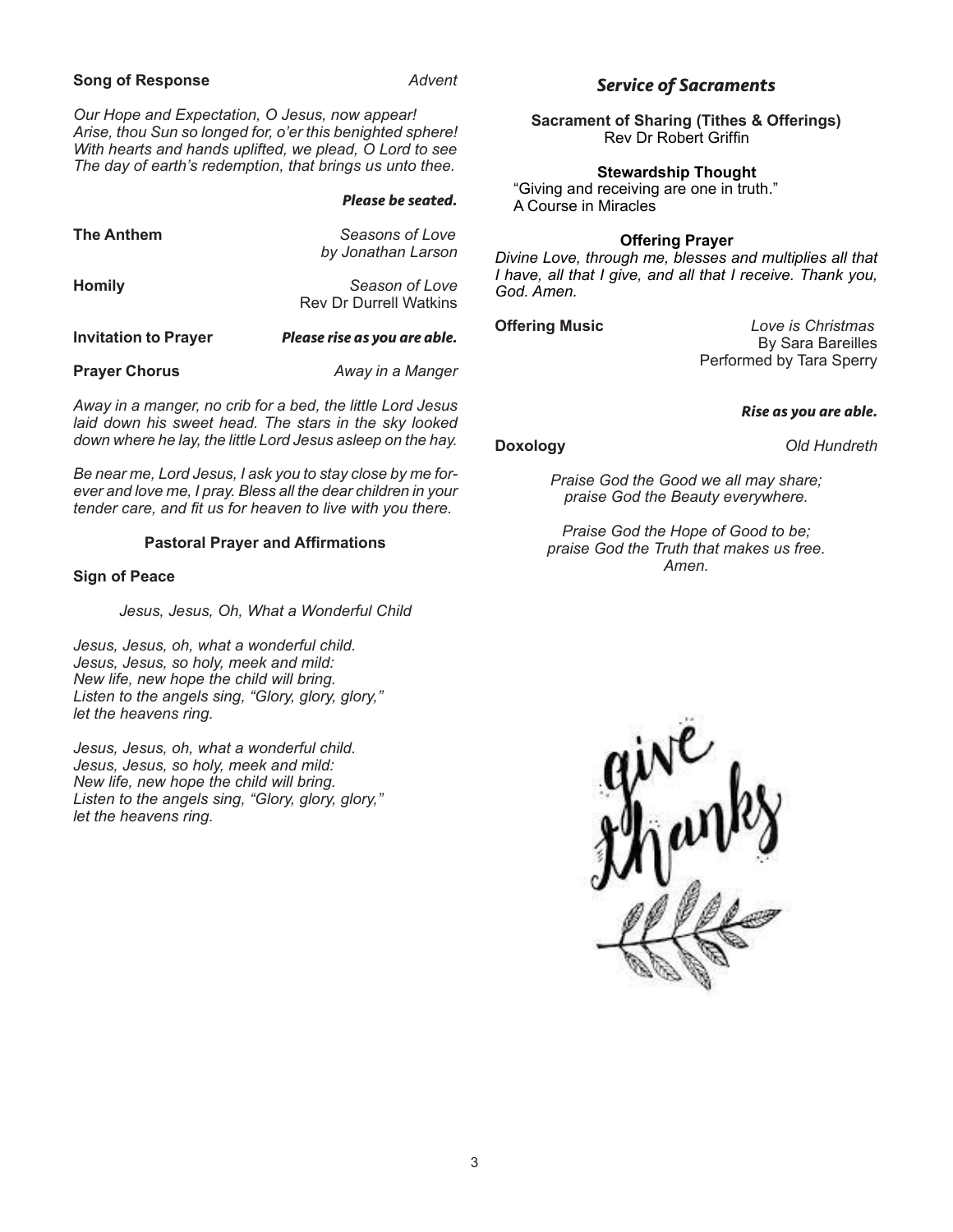# *Sacrament of Hospitality* **Eucharistic Intentions**

Deacon Michael Karban

# **We Remember**

| Paul Grant           | 12/19/1989 Joseph Novotny | 12/22/1994 |
|----------------------|---------------------------|------------|
| William DeBar        | 12/19/1994 Bruce Edgerly  | 12/23/1993 |
| Chad Blackwell       | 12/19/1996 Clara Scinto   | 12/23/2010 |
| Jay Tramontozzi      | 12/19/1996 Wes Brooks     | 12/24/2003 |
| <b>Richard Drews</b> | 12/19/1996 Chuck George   | 12/24/2004 |
| Herbert Hackney      | 12/19/1998 Ray Dillinger  | 12/25/1995 |
|                      |                           |            |

### *Rainbow Candle Lit Today*

In Memory and Honor of all Sunshine Cathedral Members and Friends Affected or Infected by COVID-19

> by The Sunshine Cathedral Staff

**Advent Confession** Rev Marian Cavagnaro

One: May we be forgiven for forgetting our divine nature. *All: May we be forgiven for failing to see the sacred value of all people.*

One: May we be healed of judging ourselves, and others, too harshly.

*All: May we forgive ourselves for not trusting in the absolute goodness and unconditional love of God.*

One: May we forgive ourselves and others of all mistakes, real or imagined, since God has always and only seen the truth of our endless goodness.

*All: May we now let our light shine and live as the children of God that we are. Amen.*

Sung Response *No Day But Today*

*There's only us, there's only this. Forget regret, or life is yours to miss.*

*No other road, no other way, no day but today. I can't control my destiny. I trust my soul, my only goal is just to be.*

*There's only now, there's only here. Give into love, or live in fear.*

*No other road, no other way, no day but today. No day but today.*

**Intercessions** Deacon Michael Karban

One: For the Sunshine Cathedral Global Fellowship and local congregation, for all who are on our prayer list, for our loved ones, for world and community leaders, and for our own needs, let us pray:

*Prayer of Divine Merc*y

*Loving Creator, we remember the wisdom and love, Peace and integrity of your blessed anointed one – our Lord Jesus Christ Who taught of your love for us and also the whole world*

*For the sake of your infinite goodness please smile upon us and on the whole world.*

*For the sake of your infinite goodness please smile upon us and on the whole world.*

*For the sake of your infinite goodness please smile upon us and on the whole world.*

*Holy God, holy mighty One, holy immortal One Give blessings to us and to the whole world. Holy God, holy mighty One, holy immortal One Give blessings to us and to the whole world.*

One: And with people all over the world we pray – *All: May peace prevail on earth.*

These prayers we offer in the spirit of Jesus, son of Mary, and as he did we continue to pray:

# **Model Prayer**

*Creator which art in heaven, hallowed be thy names. Thy kin-dom come, thy will be done on earth as it is in heaven. Give us this day our daily bread; and forgive us our debts as we forgive our debtors. And leave us not in temptation, but deliver us from evil. For thine is the kin-dom and the power and the glory, forever. Amen.*

# *Please be seated.*

# **The Lord's Supper**

**Words of Remembrance** Rev Dr Durrell Watkins

One: On the night of his arrest Jesus shared a meal with his friends and family of choice. After supper, he took a piece of bread, broke it, and offered it to those at table. Sharing together made them one body. Jesus said, "When you do this, (+)remember me."

One: He then took a cup of wine and shared it with the others. Sharing reminded them that they were bound together in a covenant of love. Jesus again said, "When you do this, (+)remember me."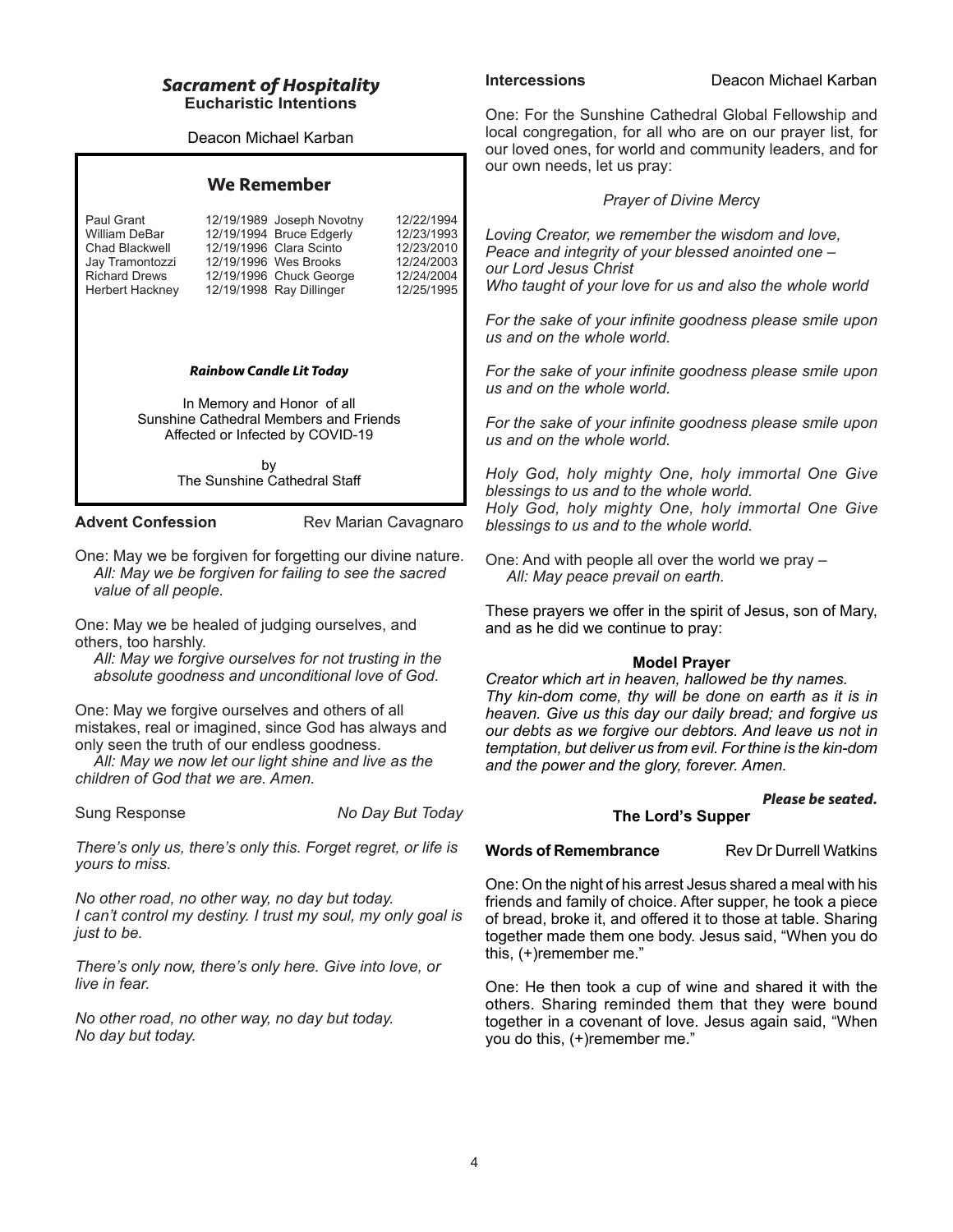**Chorus**

*Adeste fideles, laeti triumphantes; venite, venite in Bethlehem. Natum videte Regem angelorum. Venite adoremus, venite adoremus, venite adoremus, dominum.*

**Invitation to Communion Rev Kevin Tisdol** 

These are the gifts of God for all the people of God. *Thanks be to God.*

**Communion is Shared**

**Communion Song** *O Come, O Come Emmanuel*

*O come, O come, Emmanuel, and with your captive children dwell. Give comfort to all exiles here, and to the aching heart bid cheer. Rejoice! Rejoice! Emmanuel shall come within as Love to dwell.*

*O come, you Splendor very bright, as joy that never yields to might. O come, and turn all hearts to peace, that greed and war at last shall cease. Rejoice! Rejoice! Emmanuel shall come within as Truth to dwell.*

*O come, you Dayspring, come and cheer our spirits by our presence here. And dawn in every broken soul as vision that can see the whole. Rejoice! Rejoice! Emmanuel shall come within as Light to dwell.*

*O come, you Wisdom, from on high, from depths that hide within a sigh, to temper knowledge with our care, to render every act a prayer. Rejoice! Rejoice! Emmanuel shall come within as Hope to dwell.*

**Prayer of Thanksgiving Rev Dr Robert Griffin** 

*Please rise as you are able.*

# **The Prayer of Protection**

*The light of God surrounds us; the love of God enfolds us. The power of God protects us; the presence of God watches over us. Wherever we are, God is.*

| <b>Benediction</b>                                                           | <b>Rev Dr Durrell Watkins</b> |  |  |  |
|------------------------------------------------------------------------------|-------------------------------|--|--|--|
| <b>Final Song</b>                                                            | Love Train                    |  |  |  |
| <b>Commissioning</b>                                                         |                               |  |  |  |
| One: Our worship has ended. Let our service begin!<br>All: Thanks he to God! |                               |  |  |  |
| Postlude                                                                     | Barbara Ramcharitar           |  |  |  |
|                                                                              |                               |  |  |  |

# **Silent Helpers Prayer Ministry**

# **Centering Thought**

"God sufficeth all things above all things, and nothing in the heavens or in the earth but God sufficeth. Verily, [God] is...the Knower, the Sustainer, the Omnipotent. The Bab

# **LET US PRAY FOR ALL WHO ARE ON OUR PRAYER LIST AND FOR ALL WHO ARE ON OUR HEARTS:**

Lewis family; Pat; Angel C. (of blessed memory); C. Walsh; A. Colon; MariaEster; Rey V.; Lucas D.; Will D.; JL; Lydia P.; NN; Bob; Tim L.; Rosemary; Lee; Mary; S. Julia; MK; Lex; Leigh; Erin; Mimi; Jess; Mari AC; Anita; Sarah; Dale; MLF; Yubraj; Cecilia; Ruby & John; JW; JH; "The Center" in AP; all who are living with HIV; SD & KW; Laurie; Joey; Attard family; M. Boyse; R.; Daniel C.; Lafave; Georganna; Juliet; Jackie DLS (of blessed memory); our pet companions; Suzanne G.; Terry; Michael; Maureen's daughter; Kelli M.; Andrew, David & family; Peggy G.; Bill P.; Jamie; Montes; Daniel; George (of blessed memory); Dani & Andrew & family; Pat, Sherry; Cody; Steve; "Self"; Jamie; tornado survivors; Leslie & Diane; Shawna; all who have been burdened by the pandemic; those in nursing care and assisted living facilities; LGBTQ+ communities; Troy & Phillip; Don; Global Justice Institute; DSFI; the ministries of Sunshine Cathedral; members & friends of Sunshine Cathedral; all who are part of the Sunshine Cathedral Global Fellowship

# ~Prayer~

*"I believe with all my heart in one Power, and that one, Good." And so it is that I know myself to be part of the All Good and forever blessed by the All Good. I also know that Truth for me is Truth for all, and so everyone I hold in prayer is also part of the All Good. Blessings abound. Miracles are possible. I rejoice. Amen.*

# **REMEMBER:**

Prayers can be submitted via Sunshine Cathedral.org or by emailing any SC clergyperson.

You can hear a prayer at anytime by calling 954.462.2004 (press 6).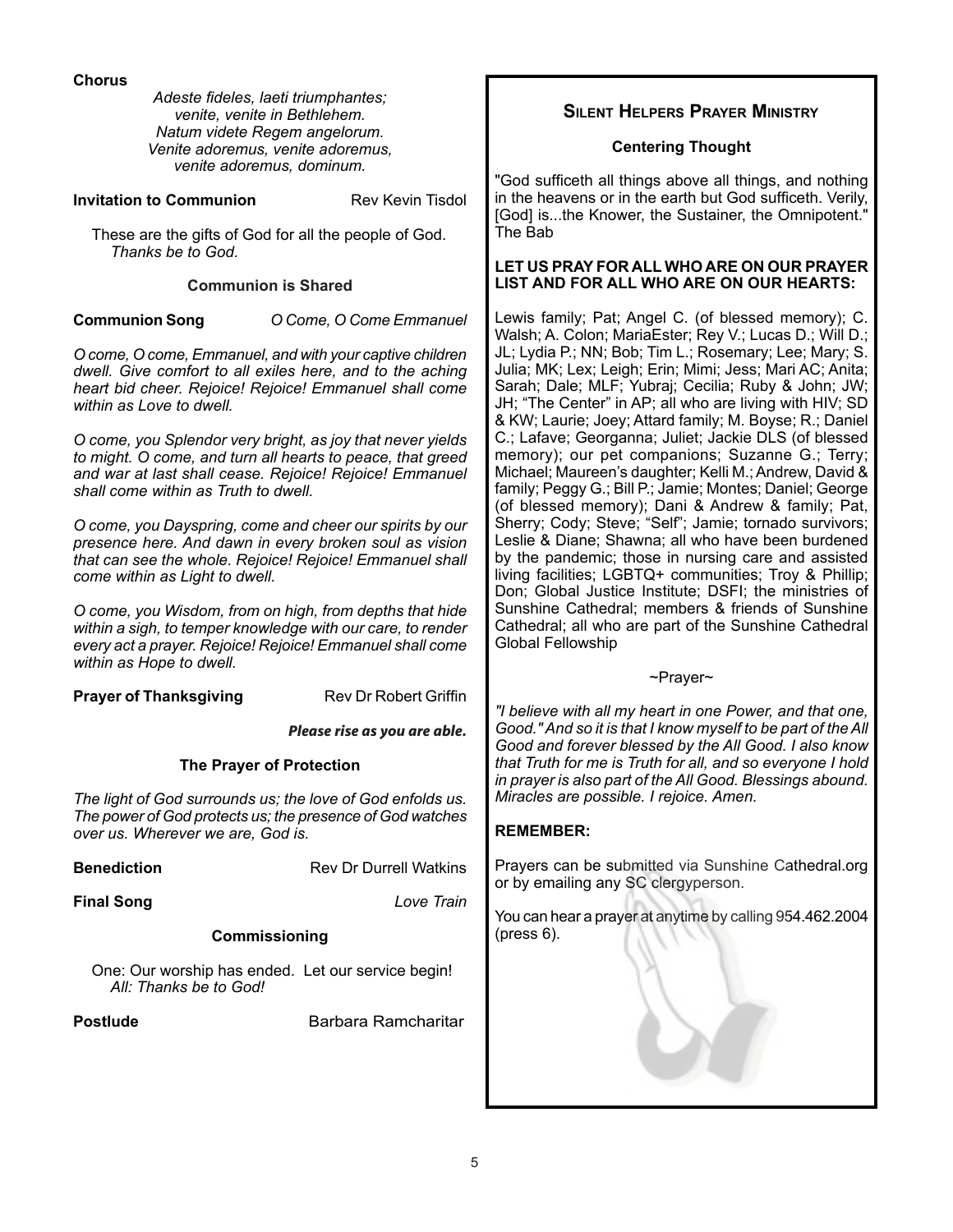SunBurst News

### **JOIN US FOR CHRISTMAS EVE SERVICES Dec. 24 at 7 pm & 9 pm.**

**LAST DAY TO BECOME A CHRISTMAS ANGEL** – Christmas Angels are those who make Sunshine Cathedral's Christmas Eve services grand and glorious. Angels give gift designated amounts in honor of or in memory of loved ones and those gifts make Christmas Eve celebrations possible.

The angel gift amounts are \$125, \$250, \$500, and \$1000. Sponsors give \$5,000 or more. At whatever level you can, we invite you to become a Christmas Angel. For more information please contact Rev. Dr. Robert Griffin (robert@sunshinecathedral.net) or visit our website (SunshineCathedral.org).

**HOLIDAY FOOD SHARING** - our food sharing ministry will be offering holiday grocery bags to our clients. From Nov. 28 to Dec. 19 (TODAY). Please donate non-perishable food items that we can share. Any loaves & fishes team member can give you a list of what we need. Direct questions to Rev. Dr. Anne Atwell (anne@sunshinecathedral.org).

**BROWARD WOMEN'S CHORAL GROUP** - Home for the Holidays. This holiday program includes a variety of musical styles from joyous and traditional to humorous and modern. Something for everyone. December 19 (TONIGHT). Ticketed event.

**SMILE.AMAZON** - Support Sunshine Cathedral with your Amazon shopping. When you shop via Smile.Amazon. com you can designate a charity that Amazon will donate to (a small percentage of your purchases). Just make The Sunshine Cathedral Metropolitan Community Church, inc. your charity and every time you shop using Smile.Amazon. com you benefit your Sunshine Cathedral.

**MASKS IN WORSHIP ARE OPTIONAL FOR THE VACCINATED** – We encourage everyone to be fully vaccinated (including booster shots) and to sanitize your hands when entering the worship space. And if you aren't feeling well, stay home (when you're not well, let Sunshine Cathedral come to you via YouTube or Facebook).

**FOLLOW US** - We invite you to Follow Sunshine Cathedral on Facebook and subscribe to our YouTube channel. We are also on Tik Tok and Instagram. If our ministry has been a blessing to you, please tell others about the Sunshine Cathedral.

**GLOBAL FELLOWSHIP** - If you don't live in the Fort Lauderdale area but are finding Sunshine Cathedral to be a primary source of spiritual enrichment in your life, we invite you to consider joining the Sunshine Cathedral Global Fellowship. You can learn about how you can become part of the Sunshine Cathedral Global Fellowship by visiting SunshineCathedral.org

**CAPITAL CAMPAIGN** - We have launched a three year capital campaign to improve various areas of our physical property. Please consider making a pledge to that campaign. For more information, contact any member of the Sunshine Cathedral Board of Governors or reach out to Rev. Dr. Robert Griffin (robert@sunshinecathedral.org)

**OUR SUNDAY BROADCAST** is made possible by Happening Out Television Network and donors who support our televised ministry. HOUT TV is housed at Sunshine Cathedral Square.

### **SAINTS FOR THE WEEK**

**December 21: Apostle Thomas (d. 72)** – there is a sayings gospel attributed to Thomas (Gospel of Thomas) which may be as old as the canonical Gospel of Mark (c. 70 CE). Thomas was the only apostle not in hiding after Jesus' execution. When others claimed to have experienced a resurrected Jesus, Thomas doubted them and said he would have to experience it for himself. Thomas was also the only apostle who voiced support for Jesus' journey to visit Lazarus when he was ill. The other apostles were afraid the trip was dangerous, and Thomas said that as his disciples they should share in the danger and go with him. Thomas shows us that honest doubt can be part of profound faith.

**Warren Felt Evans (1817 – 1889)** – attended Middlebury and Darmouth colleges. He became a Methodist minister and then left Methodism to join the Swedenborgian church (Church of the New Jerusalem). After visiting Phineas P. Quimby (the "father" of New Thought) for treatment for an ailment, Evans himself became a "mind cure" practitioner. He was the first to write about the healing methods used and taught by Phineas Quimby. WFE declared, "All outward power that we exercise over the things about us is but a shadow in comparison with the inward power that resides in imagination and will."

**Rabbi Abraham Heschel (1907-1972)**—Teacher. A major force in Jewish spiritual renewal, Heschel came from a long line of Hasidic rabbis. After studying philosophy at Warsaw and Berlin he taught at several universities, eventually escaping to the United States from Nazi Germany. As a champion of interfaith dialogue, his writings exerted a tremendous influence on Christian thought. With a deep sense of prophetic justice, he sought to connect the mysticism of his Hasidic faith with the modern secular world.

**Johnnie Colemon (1920 – 2014)** – Johnnie Colemon experienced a dramatic healing when she discovered New Thought, but soon after encountered racism when she began studying for the ministry. Nevertheless, she completed her ministerial studies and was ordained. Later, she founded her own church (Christ Universal Temple), an association of churches and ministries (Universal Foundation for Better Living), and a ministry school. The theology of CUT & UFBL is "Fillmorean" (the philosophy of Charles and Myrtle Fillmore). Colemon taught the affirmation, "I am the thinker that thinks the thought that makes the thing."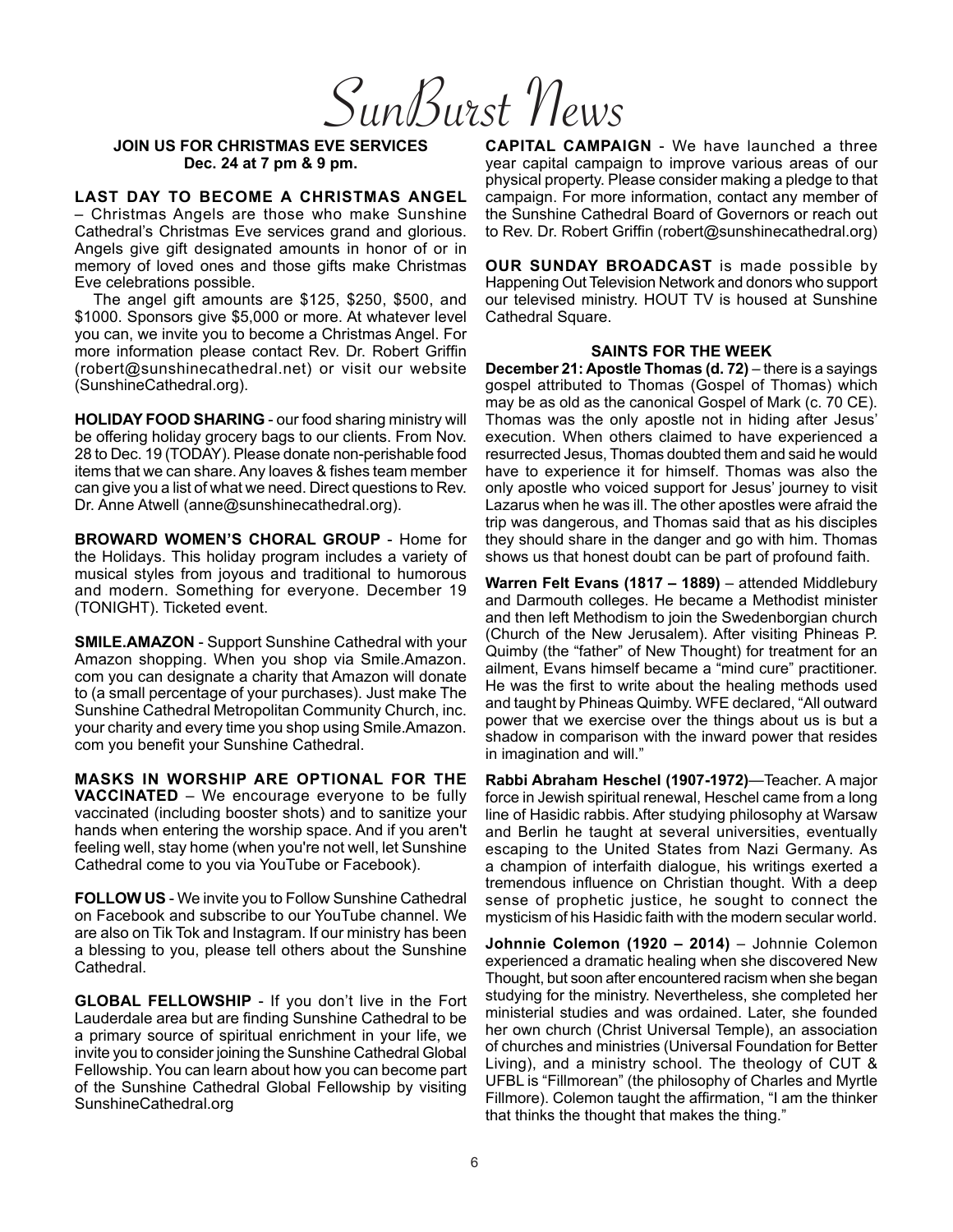**December 24: Norman Vincent Peale (1898-1993)** – Champion of positive thinking and author of The Power of Positive Thinking and founder of Guideposts Magazine. Peale was a Methodist minister who became Dutch Reformed so that he could pastor New York's prestigious Marble Collegiate Church. Peale famously taught, "Change your thoughts and you change your world." He also said, "If you paint in your mind a picture of bright and happy expectations, you put yourself into a condition conducive to your goal." He praised enthusiasm: "There is real magic in enthusiasm. It spells the difference between mediocrity and accomplishment." And he encouraged optimism: "Stand up to your obstacles and do something about them. You will find they haven't half the strength you think they have."

**December 25: Nativity of Jesus (c. 4 bce)**—The celebration of Christmas at the darkest days of Winter marks the birth of light and hope for the world. The traditional date of Jesus' birth was determined in Rome in 336, taking the place of an existing Roman holiday, the birth of the Unconquerable Sun. The actual date Jesus was born was more likely in the Spring. The word "Christmas" goes back to the 12th century and is a contraction of "Christ's Mass."

**Jesus of Nazareth, son of Mary (circa 4 BCE – 29 CE)** - is understood in a variety of ways. What one believes about Jesus has to do with how mystically/spiritually/allegorically oriented one is, or how "concrete" (or literalist) one tries to be. Historical criticism would point out that what we know of Jesus is at best second hand (and sometimes more removed than that), and that words attributed to him are never written in his own hand, but are written by people decades after his execution. His original followers saw him as a teacher and a healer. He was clearly a charismatic person who was able to draw crowds and impact people very deeply. Some people came to view him as the long awaited and hoped for messiah (a leader who would reestablish the independent Jewish state).

After his death, people glorified him all the more (as people do with slain heroes), and within a hundred years of his death some were remembering him as "God" in human flesh (similar to the Greek, Egyptian, and Roman gods of the time). In any case, he was someone who profoundly impacted human history and who continues to inspire people thousands of years after his death. People experienced and remembered him as being somehow God-filled, though the explanations of the experiences vary widely.

From the evidence we have, it seems that Jesus' message was that all people are children of God and that the Realm of God is actually within the human spirit. He also seemed to believe that God was more concerned with people's character, motivation, and true desires than with their religiosity or conformity to tradition or even to scripture. His teachings helped people feel liberated in spite of political oppression and whole in spite of physical maladies. A word often used for this wholeness and liberation is "salvation."

Jesus, or so our stories about him suggest, was not opposed to reinterpreting old religious views to fit new realities and to include more people into the experience of God's love and grace. He believed the most important commandment was simply to love, and he taught the Golden Rule, which is to do unto others as you would have others do unto you. He scandalized people of his time by eating

with people outside his social group, by being friendly with presumably corrupt tax collectors as well as with prostitutes, by healing even the enemies of his people (and healing at times when any work, including healing was forbidden), and by intentionally reaching out to and speaking well of Samaritans (who were often despised by his community).

**Heraclitus (circa 535 – 475 BCE)** - known for his teaching that change is central to the universe, summarized by his statement, "You cannot step into the same river twice." He said that all things come to be in accordance with the Logos (that is, "word," or "reason"). Notice that Heraclitus lived half a millennium before Jesus, almost 600 years before the writer of the Gospel of John (who opens his Gospel with, "In the beginning was the Logos…[and] all things came to be through [the Logos], and without [the Logos] nothing came to be"). Logos philosophy was alive and well long before the Church applied it to Jesus.

Ammonius Saccas (mid-third century CE?) - was an exponent of Neo-Platonism which was pantheistic (belief that the divine is all pervasive…God is all or is in all…not to be confused with panentheism, the belief that all is in God). Saccaas believed that God is the only creator and that the ultimate reality of the universe is an infinite, unknowable, perfect ONE. It may have been Saccas who first used "Word" to define "Logos."

# *Sunshine Cathedral Weekly Financial Information*

*Financial Data Snapshot from 12 December*

| <b>Weekly Generosity Income Needed</b><br>Generosity Income Received | \$10,797.56<br>\$41,242.14 |
|----------------------------------------------------------------------|----------------------------|
| Our Abundance and/or (Need)                                          | \$30,444.58                |
| Per Capita Giving                                                    | \$15.85                    |
|                                                                      |                            |
| <b>Worship Services</b>                                              | 290                        |
| <b>Online Virtual Resourcing</b>                                     | 234,661                    |
| Food Sharing Ministry - Total Reached                                | 547                        |
| Detailed information located at<br>SunshineCathedral.org             |                            |

*Donating to Sunshine Cathedral* 

*Venmo or CashApp Venmo - @SunshineCathedral CashApp - \$SunshineCathedral Text to Give - 954.399.7333*



Sunshine Cathedral **B** Scan to pay \$SunshineCathedral



venma